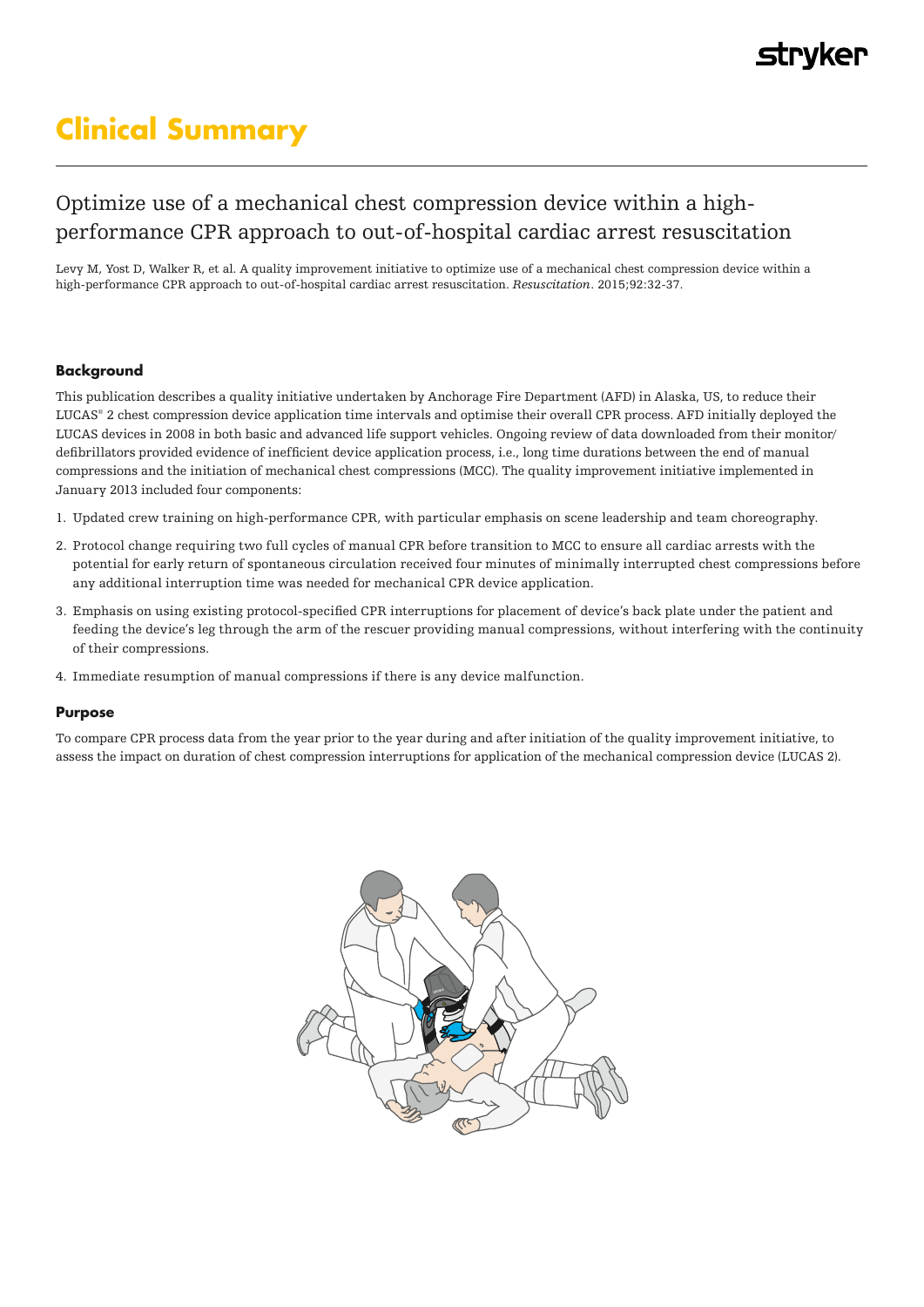### **Method**

Continuous ECG and impedance data recorded by LIFEPAK<sup>®</sup> 12 and 15 monitor/defibrillators were analysed independently by two investigators using CODE-STAT™ 9.0 data review software. The interval from the last manual chest compression to the first MCC was measured (MCC were distinguished from manual compressions by their distinctive morphology). Chest compression fraction over entire resuscitation and duration of single longest compression interruption were also measured.



Figure 1: An example of how CODE-STAT software can measure the pause (time interval) to apply the LUCAS device. Red arrow indicates no flow time (approximately 7 seconds).

### **Inclusion**

All out-of-hospital cardiac arrest patients during 2012 (before quality improvement initiative) and during 2013 (after quality improvement initiative) in which the LUCAS device was used and there were CODE-STAT software data available for analysis.

### **Exclusion**

Any case where MCC was already underway at the beginning of the recording.

#### **Results**

The quality improvement initiative resulted in a significant reduction of interruption at application of the LUCAS device, from 21 seconds to 7 seconds (median). The chest compression fraction increased significantly from 90% to 95%. The longest pause decreased significantly from 25 sec to 13 sec, and the application of the LUCAS device was causing the longest pause in only 31% of the cases in 2013.

There were also improvements in other CPR quality metrics as a result of the choreographed team approach. The number of shocks during LUCAS device compressions increased from 36 in 2012 to 69 in 2013. The mean perishock compression interruption decreased from 9 (7, 12) seconds to 8 (4, 10) seconds and the number of shocks without a compression pause during LUCAS device compressions increased from 11% to 26% over the same time period.

| <b>CPR</b> metrics measured                                                          | $2012(n=61)$     | $2013(n=71)$     | p Value |
|--------------------------------------------------------------------------------------|------------------|------------------|---------|
| Chest compression interruption prior to first MCC (seconds)                          | 21(25, 31)       | 7(4, 12)         | < 0.001 |
| Longest chest compression interruption during resuscitation (seconds)                | 25(20, 35)       | 13(10, 20)       | < 0.001 |
| Compression Fraction (proportion of time with chest compression during CPR)          | 0.90(0.88, 0.93) | 0.95(0.93, 0.96) | < 0.001 |
| Proportion of cases in which longest interruption was for MCC device                 | 74%              | 31%              | < 0.001 |
| Interruption for MCC device application time as proportion of total "hands off" time | 18% (12, 32)     | $10\%$ (6, 18)   | < 0.001 |

#### **Conclusion**

A targeted quality improvement initiative was able to achieve a significant reduction in the duration of the primary CPR interruption associated with application of a mechanical CPR device.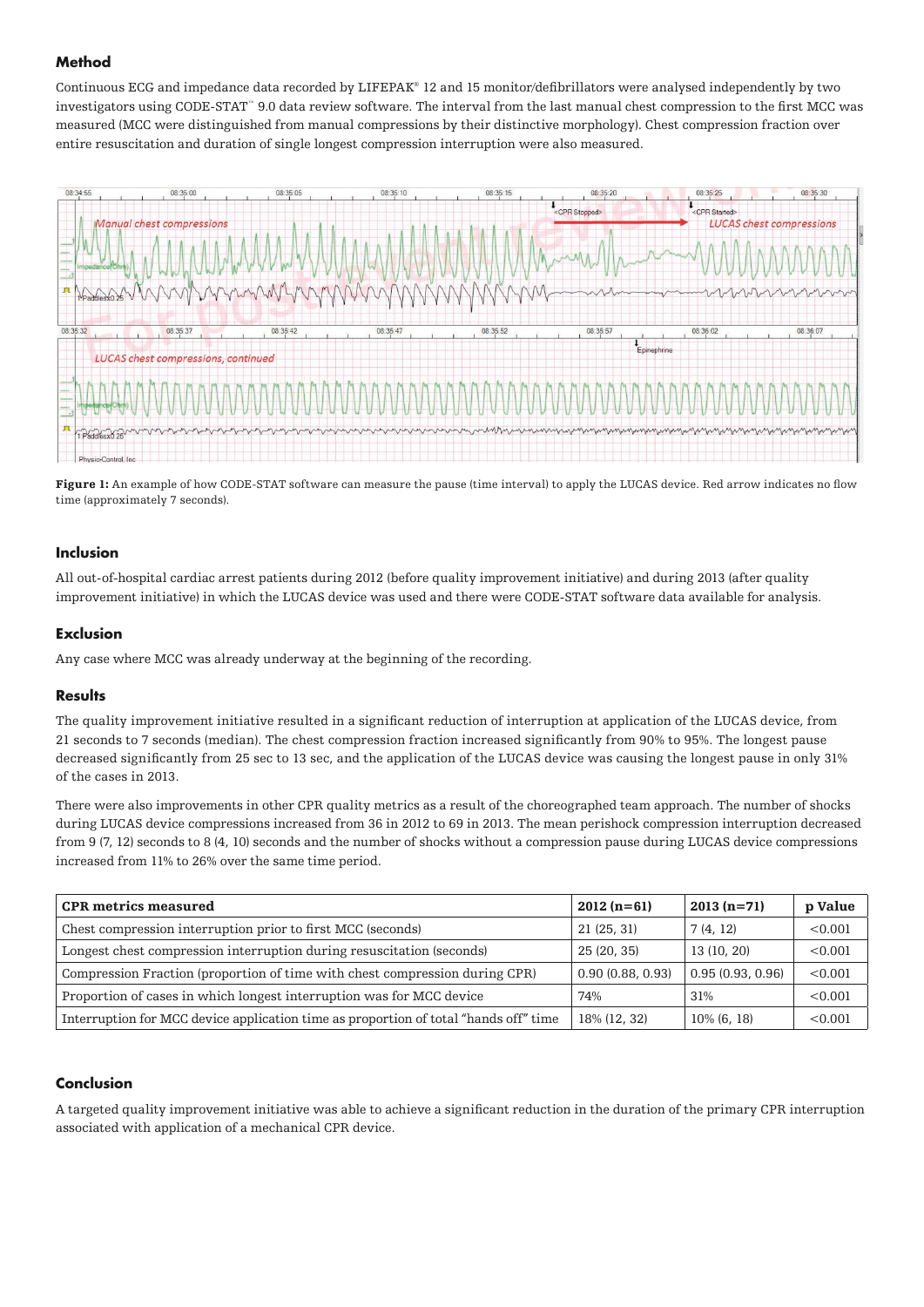#### **Discussion/limitations**

- "A key take-away from our experience is the notion that use of a mechanical CPR device in the setting of out-of-hospital cardiac arrest is a team skill, not just an individual skill."
- Continuous CPR data downloaded from monitor/defibrillator was critical in identifying and monitoring LUCAS device application times.
- This study measured the interruption time between the last manual compression and the first mechanical compression as this can conclusively be identified on the CODE-STAT software reading. The two step application process of the MCC give rise to an initial interruption to manual CPR to position the device back plate, an interruption which is not possible to attribute or identify with certainty on the CODE-STAT software readings. However, the fact that overall hands-on time increased and the longest single pause decreased indicates that the overall application time of the LUCAS device was significantly improved.
- Some data was not available from cases during the study period. Main reasons for missing data included: not downloaded from device, failure to capture impedance data (not in PADDLES lead), and LUCAS device application prior to attaching ALS monitor/defibrillator.

#### **Stryker discussion points**

- Training focused on teamwork and team communication around device application is key to optimising integration of mechanical CPR into the existing resuscitation process. The key take-away is that with a well-defined approach, it is possible to apply the LUCAS device with minimal interruptions to CPR. It is possible to apply the LUCAS device with interruption of less than 10 seconds, even as short as median 7 seconds as demonstrated in this study.
- After the quality improvement initiative, the majority (69%) of the longest interruptions were due to other causes, not LUCAS device application.
- It is necessary to measure and review your team's performance on an ongoing basis to identify CPR performance in general, and specifically, manual-tomechanical compression transition time. The program used in this study was CODE-STAT data review software. This program allows team members to view and actually measure the pauses occurring during the resuscitation and to make efforts to decrease or eliminate.
- A growing number of protocols describe well-defined timing and steps to minimise compression interruptions and avoid delays in defibrillation and include the following steps:
	- One or more full cycles of manual CPR before deployment of the LUCAS device.
	- AED analysis/defibrillation or manual rhythm check/ defibrillation, if indicated, before the LUCAS device is applied (avoid delaying defibrillation in patients with presenting rhythm of VF).
	- Using 2-step application (to allow for manual compressions in between back plate placement and LUCAS device attachment to back plate).
	- Not allowing any pause greater than 10 seconds.
- Yost, et al.,found the median interruption time for applying the LUCAS device was 32.5 seconds even though prehospital providers estimated that it took less than 20 seconds in 71% of the cases.<sup>1</sup> Reviewing your agency's data would be the best way to know your application time for certain and adopt changes as needed. Anchorage is a prime example. Although this paper focuses on rapid application, it is highly important that speed does not compromise correct suction cup positioning. Correct suction cup placement is necessary for optimum perfusion and minimising injury.
- Looking at LUCAS application in 72 cardiac arrest patients in a hospital setting, Couper and colleagues found that the mean interruptions due to the application of the LUCAS back plate and upper part were less than 10 seconds each.<sup>2</sup>
- Interruptions to CPR and application time of different mechanical CPR devices may differ in manikin tests as well as in real clinical use. In an earlier manikin study by Caruana, et al., the LUCAS device has been proven to be significantly quicker to apply than the AutoPulse® mechanical chest compression system (ZOLL®).3 This study by Levy and team shows the LUCAS device can be applied with as little interruption as seven seconds, in real clinical use by a team consisting of both BLS and ALS rescuers. Lyon, et al., looked at the interruption when applying the AutoPulse by a second tier, advanced cardiac arrest response team, and found a median of 39 seconds (IQR 29-47) interruption to CPR to apply AutoPulse.<sup>4</sup> The prior removal of the patient's clothes took an additional 33 seconds. Additional unexpected interruptions to AutoPulse operation caused a median of 20 second interruption for reapplication of the LifeBand® .